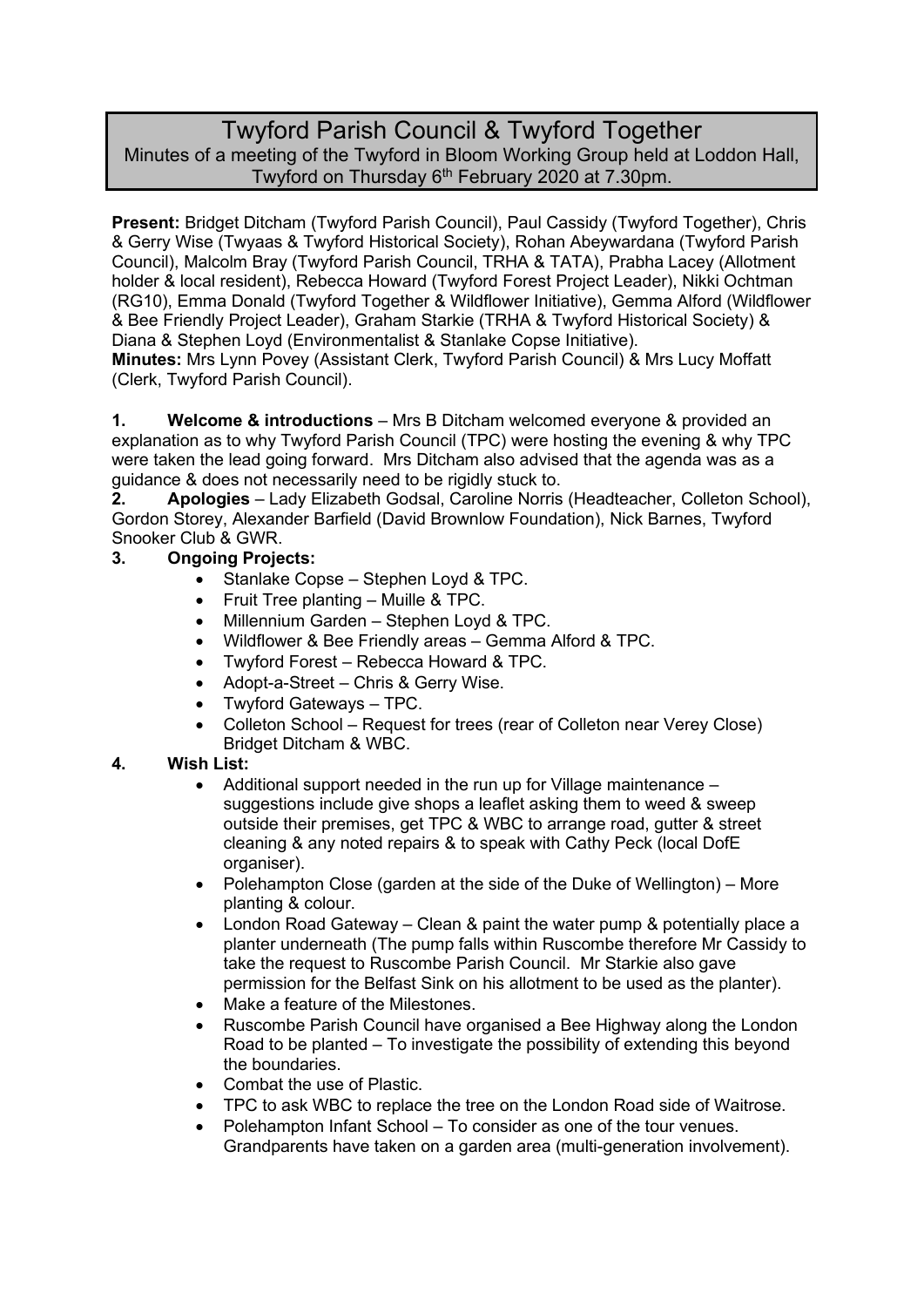- Would WBC handover ownership or permit some areas of the Village unmown (re-wild) such as the green in Kibblewhite Crescent & Hermitage Drive to promote wildflowers and bees. Emma Donald to liaise with Tilly Lesley-Anne Harris. TPC to liaise with WBC. It was wished to be noted that the flip side to this initiative is that if the grass is kept too long the it becomes difficult to pick up rubbish & dog excrement.
- Stanlake Meadows (Twyford Forest & Wildflower Area). Since this project started, the Crowd Fundraiser set up by Rebecca Howard has raised £1,200.00. This will provide 35 to 40 indigenous trees of which 10 will be dedicated. Planting will take place on 28/11/20 – To consider how to make it more of an event and if edible nut trees could be included within the selection.
- Green Prescription Initiative. TPC are currently working on this initiative to assist anyone dealing with mental health or loneliness issues. Twyford Together are also looking at these issues and would like to support TPC & work together.
- **5. Theme for 2020** Bee Friendly (#supportthebees).

## **6. Discussion on 2020 projects to showcase**

- Colleton School has 2 Beehives.
- Thriving Allotments Prepare & cook some produce for the Judge's to sample.
- Kids Photographer Competition. Twyford Together (Emma Donald) to organise a photo competition for local children to capture moments in Twyford. Winning entries to then be made into a calendar. TPC to set up a drop box for competition entries.
- Bee Friendly Garden Tours. Anyone can open their gardens to promote biodiversity. Possible Treasure Hunt in the gardens. Ask local businesses & garden centres if they would like to sponsor the event. Lucy & Lynn to provide Nikki with wording to put into the RG10 magazine. Open gardens to take place the week after the Donkey Derby.

### **7. Contributions / involvement from:**

- Garden Centres Hare Hatch Sheeplands. Happy to donate some plants.
- Schools Colleton School has expressed an interest.
- Residents Give Twyford Residents the opportunity to purchase a hanging basket. Nikki from RG10 to advertise this in the next instalment.
- Retail Opportunity to purchase hanging baskets. Lynn & Paul liaising with shop/business owners.
- RG10 Magazine. Nikki to promote the event. Lucy & Lynn to provide Nikki with some wording.
- Twyford Adopt a Street Call for volunteers nearer the time to assist with tidying the route. (NOTE: Twyford's spring clean will take place on Saturday 28th March).
- Twyford Allotment Tenants Association Produce tasting during the tour?
- Twyford & Ruscombe History Society To have a stall at the presentation location showcasing the society?
- Twyford & Ruscombe Horticultural Association Happy to open the store and provide details of activities on the judging day. They are also helping Gemma with her wildflower & bee friendly projects and will be organising a planting session for children.
- Twyford Rethinks its Plastic To have a stall at the presentation location showcasing the initiative?

### **8. Funding opportunities:**

• Waitrose – Green Token Scheme (any money raised could be put back into Bee Friendly projects).